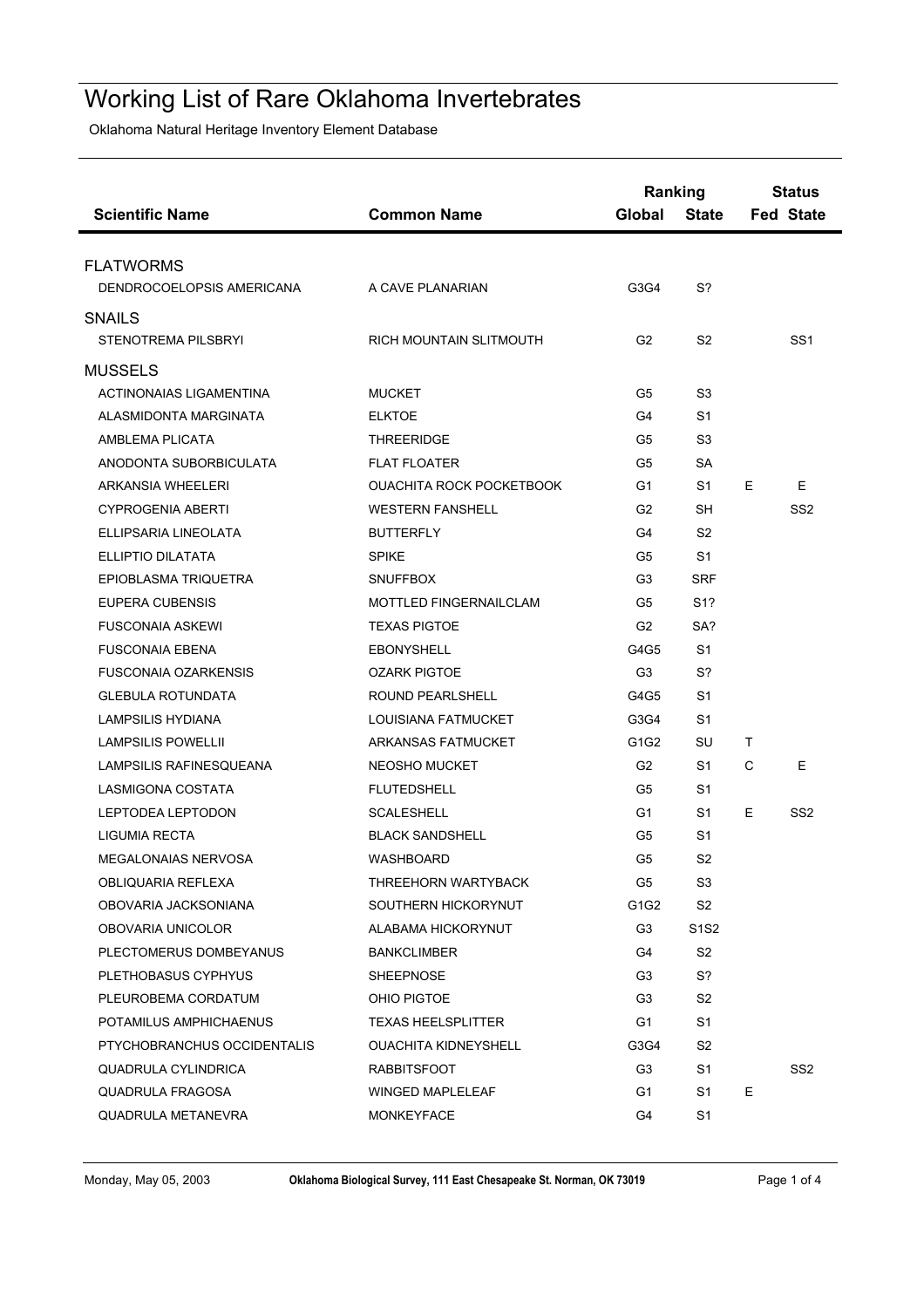|                                               |                              | Ranking        |                               | <b>Status</b>    |  |
|-----------------------------------------------|------------------------------|----------------|-------------------------------|------------------|--|
| <b>Scientific Name</b>                        | <b>Common Name</b>           | Global         | <b>State</b>                  | <b>Fed State</b> |  |
| QUADRULA NODULATA                             | <b>WARTYBACK</b>             | G4             | S1                            |                  |  |
| <b>STROPHITUS UNDULATUS</b>                   | <b>CREEPER</b>               | G5             | S3                            |                  |  |
| <b>TOXOLASMA CORVUNCULUS</b>                  | SOUTHERN PURPLE LILLIPUT     | GH             | <b>SH</b>                     |                  |  |
| <b>TOXOLASMA LIVIDUS</b>                      | PURPLE LILLIPUT              | G <sub>2</sub> | SН                            |                  |  |
| <b>TOXOLASMA TEXASIENSIS</b>                  | <b>TEXAS LILLIPUT</b>        | G4             | S1                            |                  |  |
| <b>VENUSTACONCHA ELLIPSIFORMIS</b>            | <b>ELLIPSE</b>               | G3G4           | S?                            |                  |  |
| VILLOSA ARKANSASENSIS                         | <b>OUACHITA CREEKSHELL</b>   | G <sub>2</sub> | S <sub>1</sub> S <sub>2</sub> |                  |  |
| <b>VILLOSA IRIS</b>                           | <b>RAINBOW</b>               | G5             | S <sub>1</sub>                |                  |  |
| VILLOSA LIENOSA                               | LITTLE SPECTACLECASE         | G <sub>5</sub> | S <sub>2</sub>                |                  |  |
| <b>SPIDERS</b>                                |                              |                |                               |                  |  |
| <b>ISLANDIANA UNICORNIS</b>                   | A CAVE SPIDER                | G3G4           | S?                            |                  |  |
| <b>CRUSTACEANS</b>                            |                              |                |                               |                  |  |
| ALLOCRANGONYX PELLUCIDUS                      | OKLAHOMA CAVE AMPHIPOD       | G2G3           | S1?                           | SS2              |  |
| AMERGONISCUS CENTRALIS                        | A CAVE ISOPOD                | G1G2           | S?                            |                  |  |
| <b>BACTRURUS HUBRICHTI</b>                    | KANSAS WELL AMPHIPOD         | G3G4           | S2?                           |                  |  |
| CAECIDOTEA ACUTICARPA                         | A CAVE ISOPOD                | G <sub>3</sub> | S?                            |                  |  |
| CAECIDOTEA ADENTA                             | A CAVE ISOPOD                | G1G2           | S?                            |                  |  |
| CAECIDOTEA ANCYLA                             | AN ISOPOD                    | G2G3           | S?                            |                  |  |
| CAECIDOTEA ANTRICOLA                          | A CAVE ISOPOD                | G3G4           | S?                            |                  |  |
| CAECIDOTEA MACROPODA                          | <b>BAT CAVE ISOPOD</b>       | G1G3           | SU                            |                  |  |
| CAECIDOTEA MACROPROPODA                       | A CAVE ISOPOD                | G1G2           | S?                            |                  |  |
| CAECIDOTEA OCULATA                            | AN ISOPOD                    | G2G3           | S?                            |                  |  |
| CAECIDOTEA STEEVESI                           | AN ISOPOD                    | G2G4           | S?                            |                  |  |
| CAECIDOTEA STILADACTYLA                       | AN ISOPOD                    | G2G3           | S?                            |                  |  |
| <b>CAMBARUS HUBRICHTI</b>                     | SALEM CAVE CRAYFISH          | G <sub>2</sub> | S?                            |                  |  |
| <b>CAMBARUS SETOSUS</b>                       | <b>BRISTLY CAVE CRAYFISH</b> | G <sub>2</sub> | S1?                           |                  |  |
| CAMBARUS SUBTERRANEUS                         | A CRAYFISH                   | G <sub>1</sub> | S <sub>1</sub>                |                  |  |
| CAMBARUS TARTARUS                             | OKLAHOMA CAVE CRAYFISH       | G1             | S1                            | Е                |  |
| FAXONELLA BLAIRI                              | A CRAYFISH                   | G <sub>2</sub> | S <sub>1</sub> S <sub>2</sub> |                  |  |
| <b>GAMMARUS LACUSTRIS</b>                     | AN AMPHIPOD                  | G?             | S <sup>2</sup>                |                  |  |
| MIKTONISCUS RACOVITZAI                        | AN ISOPOD                    | G3G4           | S?                            |                  |  |
| MIKTONISCUS RACOVITZAI<br><b>OKLAHOMENSIS</b> | A CAVE ISOPOD                | G3G4T1T2       | S?                            |                  |  |
| ORCONECTES DEANAE                             | <b>CONCHAS CRAYFISH</b>      | G3             | S?                            |                  |  |
| ORCONECTES LEPTOGONOPODUS                     | A CRAYFISH                   | G4             | S?                            |                  |  |
| ORCONECTES MACRUS                             | NEOSHO MIDGET CRAYFISH       | G4             | S?                            |                  |  |
| ORCONECTES MENAE                              | A CRAYFISH                   | G3             | S?                            |                  |  |
| ORCONECTES NANA                               | A CRAYFISH                   | G3             | S?                            |                  |  |
| ORCONECTES PALMERI LONGIMANUS                 | A CRAYFISH                   | G5T5           | S?                            |                  |  |
| ORCONECTES SAXATILIS                          | KIAMICHI CRAYFISH            | G1             | S1                            |                  |  |
| PALAEMONETES KADIAKENSIS                      | MISSISSIPPI GRASS SHRIMP     | G4             | S?                            |                  |  |
| PROCAMBARUS TENUIS                            | A CRAYFISH                   | G3             | S?                            |                  |  |
|                                               |                              |                |                               |                  |  |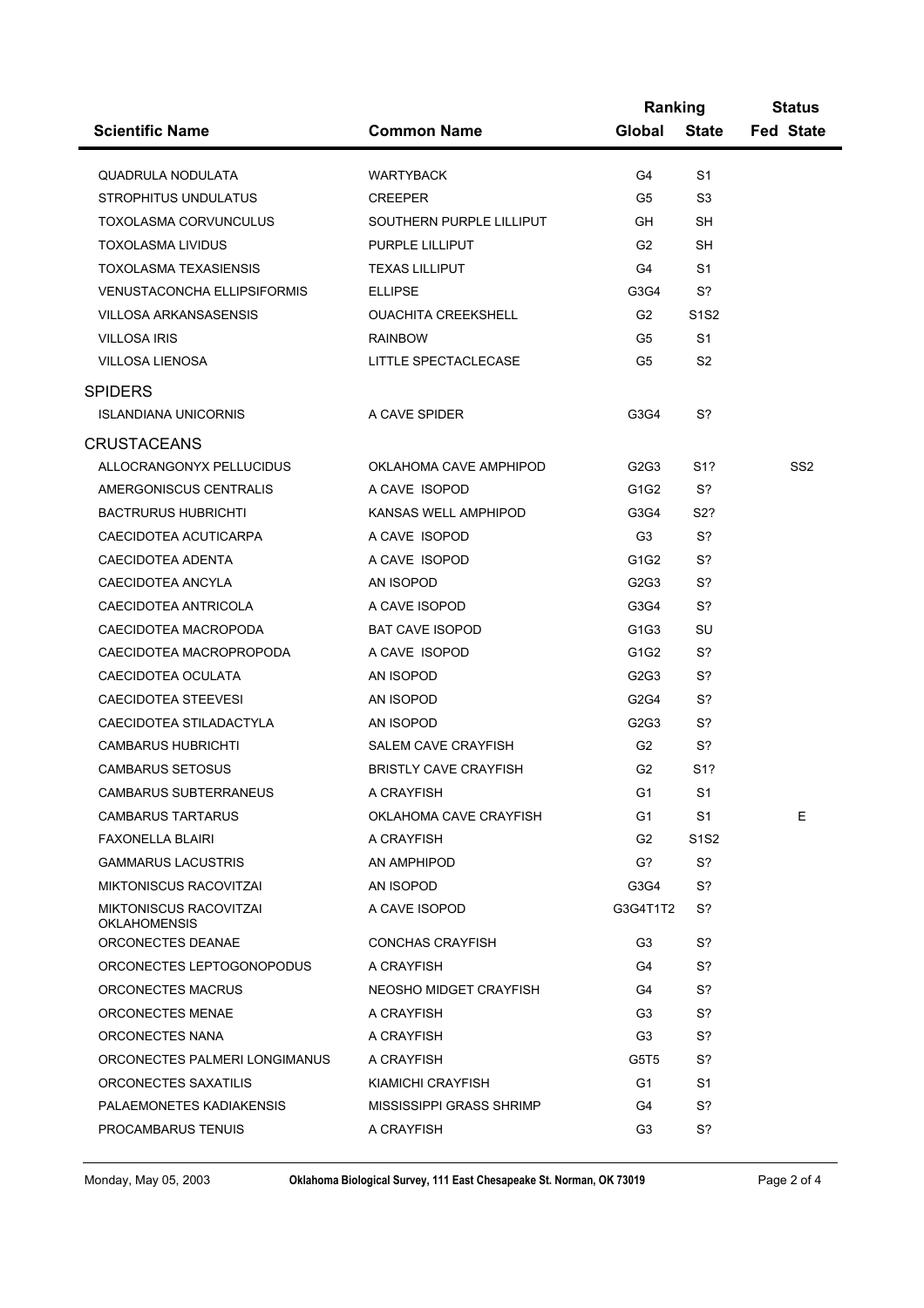|                            |                                            | Ranking        |                | <b>Status</b>    |  |
|----------------------------|--------------------------------------------|----------------|----------------|------------------|--|
| <b>Scientific Name</b>     | <b>Common Name</b>                         | Global         | <b>State</b>   | <b>Fed State</b> |  |
| STREPTOCEPHALUS DOROTHAE   | NEW MEXICO FAIRY SHRIMP                    | G5             | S?             |                  |  |
| STYGOBROMUS BOWMANI        | BOWMAN'S CAVE AMPHIPOD                     | G1G3           | S1?            | SS <sub>2</sub>  |  |
| STYGOBROMUS ONONDAGAENSIS  | ONONDAGA CAVE AMPHIPOD                     | G <sub>1</sub> | S?             |                  |  |
| STYGOBROMUS OZARKENSIS     | OZARK CAVE AMPHIPOD                        | G3G4           | S1             |                  |  |
|                            |                                            |                |                |                  |  |
| <b>INSECTS</b>             |                                            |                |                |                  |  |
| ARRHOPALITES JAY           | A CAVE SPRINGTAIL                          | G <sub>3</sub> | S?             |                  |  |
| <b>INSECTS</b>             |                                            |                |                |                  |  |
| EPITHECA SPINOSA           | ROBUST BASKETTAIL                          | G4             | S?             |                  |  |
| NEUROCORDULIA MOLESTA      | SMOKY SHADOWDRAGON                         | G4             | S?             |                  |  |
| SOMATOCHLORA OZARKENSIS    | <b>OZARK EMERALD</b>                       | G <sub>3</sub> | S?             |                  |  |
| <b>INSECTS</b>             |                                            |                |                |                  |  |
| ALLOCAPNIA JEANAE          | A WINTER STONEFLY                          | G <sub>2</sub> | S?             |                  |  |
| ALLOCAPNIA PELTOIDES       | A STONEFLY                                 | G <sub>3</sub> | S?             |                  |  |
| <b>EXIMACRIS PHENAX</b>    | <b>BIG CEDAR GRASSHOPPER</b>               | GH.            | <b>SH</b>      |                  |  |
| <b>GRYLLOTALPA MAJOR</b>   | PRAIRIE MOLE CRICKET                       | G <sub>3</sub> | S <sub>2</sub> | SS <sub>2</sub>  |  |
| <b>HELOPICUS NALATUS</b>   | A STONEFLY                                 | G <sub>3</sub> | S?             |                  |  |
| <b>ISOPERLA OUACHITA</b>   | A STONEFLY                                 | G <sub>3</sub> | S?             |                  |  |
| NEOPERLA FALAYAH           | A STONEFLY                                 | G <sub>3</sub> | S?             |                  |  |
| NEOPERLA OSAGE             | A STONEFLY                                 | G <sub>3</sub> | S?             |                  |  |
| PERLESTA BAUMANNI          | A STONEFLY                                 | G <sub>2</sub> | S?             |                  |  |
| PERLESTA BOLUKTA           | A STONEFLY                                 | G <sub>2</sub> | S?             |                  |  |
| PERLESTA BROWNI            | A STONEFLY                                 | G <sub>3</sub> | S?             |                  |  |
| PERLESTA FUSCA             | A STONEFLY                                 | G <sub>3</sub> | S?             |                  |  |
| PERLESTA SHUBUTA           | A STONEFLY                                 | G <sub>3</sub> | S?             |                  |  |
| STROPHOPTERYX CUCULLATA    | A STONEFLY                                 | G <sub>3</sub> | S?             |                  |  |
| ZEALEUCTRA CHEROKEE        | A STONEFLY                                 | G <sub>3</sub> | S?             |                  |  |
| ZEALEUCTRA WARRENI         | A STONEFLY                                 | G <sub>3</sub> | S?             |                  |  |
| <b>INSECTS</b>             |                                            |                |                |                  |  |
| <b>HYDROPSYCHE REISENI</b> | REISEN'S HYDROPSYCHE CADDISFLY             | G1G3           | SU             |                  |  |
| TRIAENODES TRIDONTA        | THREE-TOOTH TRIAENODES<br><b>CADDISFLY</b> | GH.            | SН             |                  |  |
| <b>INSECTS</b>             |                                            |                |                |                  |  |
| DUBIRAPHIA PARVA           | LITTLE DUBIRAPHIAN RIFFLE BEETLE           | G1G3           | S1             |                  |  |
| NICROPHORUS AMERICANUS     | AMERICAN BURYING BEETLE                    | G2G3           | S1             | E.<br>E.         |  |
| <b>INSECTS</b>             |                                            |                |                |                  |  |
| AMBLYSCIRTES AESCULAPIUS   | LACE-WINGED ROADSIDE-SKIPPER               | G3G4           | S?             |                  |  |
| AMBLYSCIRTES ALTERNATA     | DUSKY ROADSIDE-SKIPPER                     | G3G4           | S?             |                  |  |
| AMBLYSCIRTES LINDA         | LINDA'S ROADSIDE-SKIPPER                   | G2G3           | S?             |                  |  |
| ATRYTONE AROGOS            | AROGOS SKIPPER                             | G3G4           | S?             |                  |  |
| ATRYTONE AROGOS IOWA       | <b>IOWA SKIPPER</b>                        | G3G4T3T4       | S?             |                  |  |
| CALEPHELIS BOREALIS        | NORTHERN METALMARK                         | G3G4           | S?             |                  |  |
|                            |                                            |                |                |                  |  |